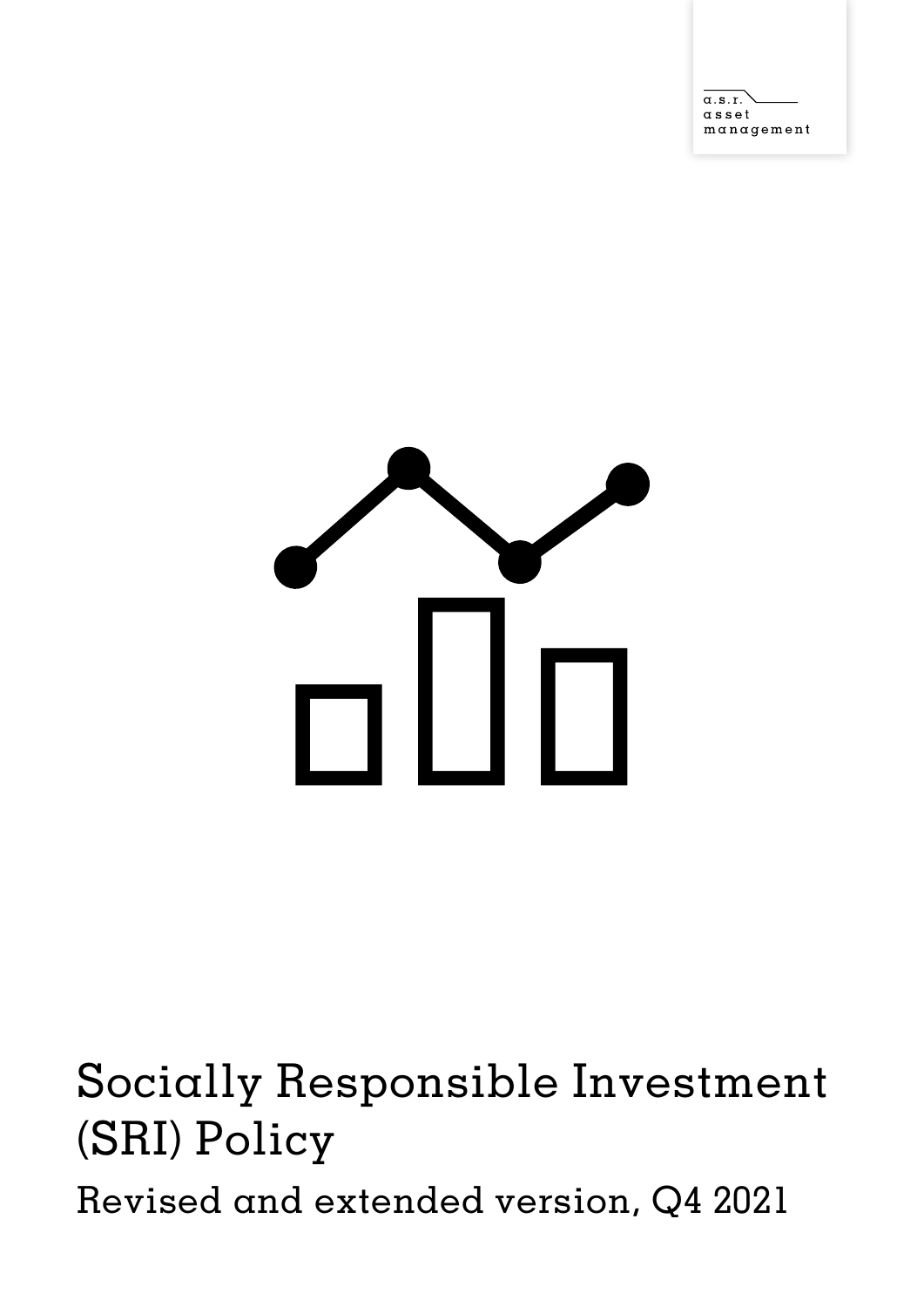### <span id="page-1-0"></span>Contents

| <b>SRI Policy development</b> |                                   | >> |
|-------------------------------|-----------------------------------|----|
|                               | <b>SRI</b> Policy                 | >  |
| 1.                            | <b>SRI Policy for Companies</b>   | >> |
| 2.                            | <b>SRI Policy for Countries</b>   | >> |
| 3.                            | SRI Policy for External Providers | >> |
| Engagement Policy             |                                   | >> |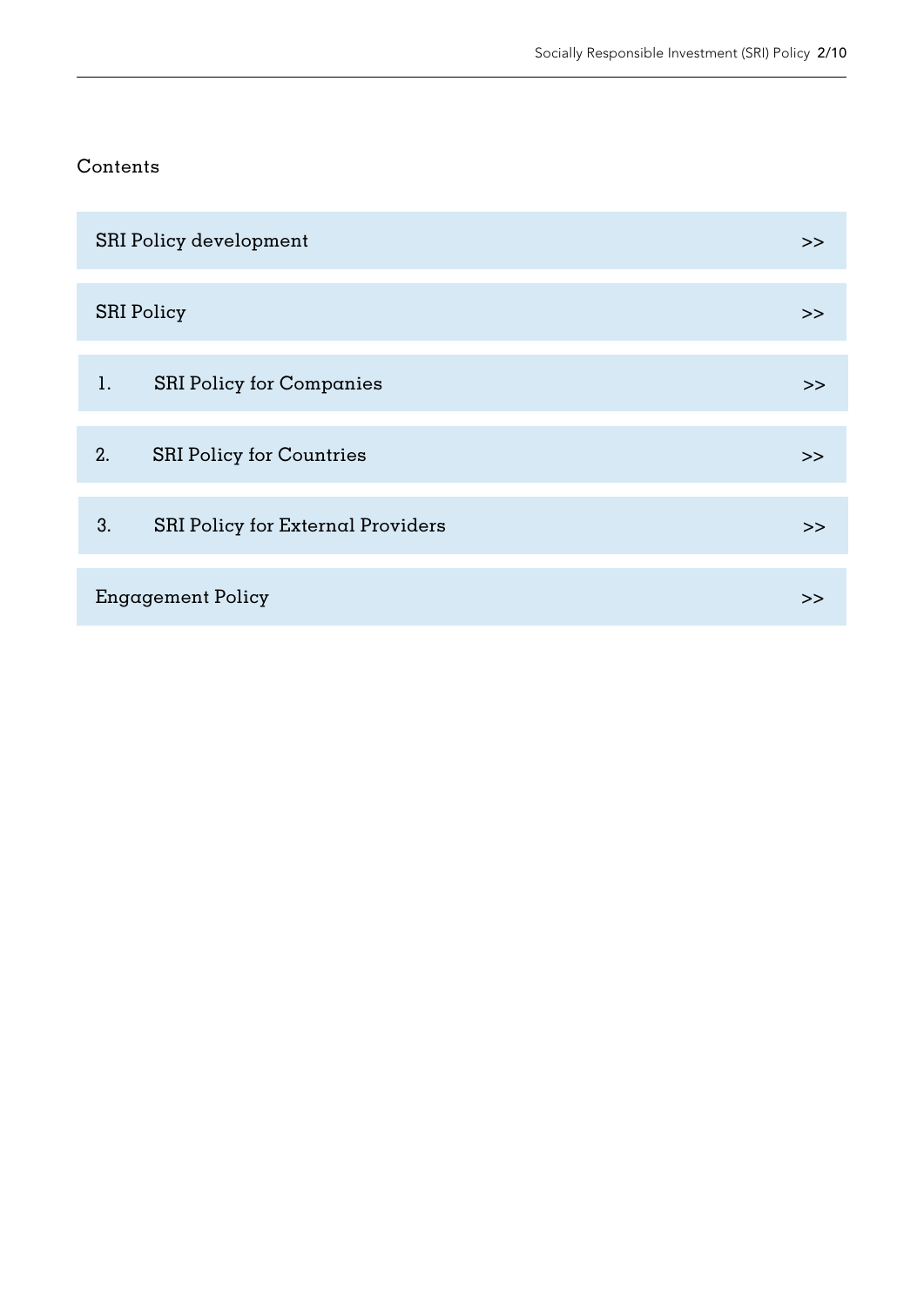### <span id="page-2-0"></span>SRI Policy development

a.s.r. is committed to ensuring that it makes investment decisions responsibly and with integrity. a.s.r. SRI Policy is based on international Conventions, Recommendations, Declarations and Guidelines formalised by referential international organisations as the United Nations (UN), International Labour Organization (ILO), UN Equator Principles (UNEP), UN Guiding Principles (UN GP), UN Global Compact (UN GC) and the Organisation for Economic Co-operation and Development (OECD). The a.s.r. SRI Policy has been extended over time to capture the progress of the market and changes in the society.

The first comprehensive SRI policy was agreed at Executive Board level at ASR (previously Fortis Insurance Nederland) in 2007. With the independence of a.s.r. Asset Management, the SRI policy became also applicable to all (external) clients. This SRI policy demonstrates a.s.r.'s ambition to preserve value for all its stakeholders through excluding certain 'non-sustainable' practices from its investments and identify best scoring ESG companies. It also describes the modus operandi for policy implementation. The goal is to have in place a fully compliant portfolio, which is screened on a semi-annual basis by Moody's ESG and MSCI ESG, two external Research and Screening SRI Agencies. Compliance with our SRI policy is audited and certified by Forum Ethibel.

In 2010, the SRI criteria were slightly amended following the criteria dictated by Forum Ethibel, and a.s.r. started to use their Excellence Register to identify best-in-class investments. In addition, a.s.r. expanded the semi-annual screening to include the constituents of the benchmarks used. This is how we can keep abreast of issues at play at non-sustainable companies in the first place and we can decide on the most appropriate way to proceed and whether not to invest in a company or become involved in 'engagement to influence'.

During 2011, a.s.r. became a signatory to the United Nations Principles for Responsible Investments ([UN PRI](https://www.unpri.org/)) and the United Nations Global Compact [\(UN GC\)](https://unglobalcompact.org/). The Dutch Association of Insurers (Verbond van Verzekeraars) issued a Code of Conduct for investment, asking affiliated insurers to adopt the UN PRI and the UN GC Principles (comply-or-explain principle) on 1 January 2012. a.s.r. has complied with the Code since it was introduced as one of the first insurers in the Netherlands.

In 2012, a.s.r. developed an official Engagement Policy, formalising the engagement practice that was already in place on ad hoc basis. a.s.r. believes in a constructive dialogue with companies to spread sustainable business practices. This dialogue may concern the monitoring of on-going sustainability or an effort to influence the behaviour of a company where we have identified conflicts with our SRI policy.

In 2013, a.s.r. became a signatory to the United Nations Principles for Sustainable Insurance ([UN PSI\)](https://www.unepfi.org/psi/) to demonstrate its commitment to integrating sustainability into its insurance operations, including its investment practice. In addition, the a.s.r. SRI policy was enhanced along the increasing requirements from the market and society.

In 2014, a.s.r. signed the [Anti-Corruption Call to Action and the Global Development Agenda,](https://www.unglobalcompact.org/take-action/action/anti-corruption-call-to-action) which urges governments to promote efficient and effective anti-corruption measures in all its forms, including extortion and bribery, and to implement robust policies that will foster good governance.

In 2015, a.s.r.'s real estate investment management division (a.s.r. Vastgoed Vermogensbeheer) developed and published an overarching CSR policy, including specific sustainable investment policies for the [Real Estate funds](https://en.asrrealestate.nl/investments), covering the relevant aspects of the real estate segment in which they operate. These policies need to be read in conjunction with the a.s.r. SRI policy.

a.s.r. also signed the [Paris Pledge for Action](http://parispledgeforaction.org/), confirming its commitment to a safe and stable climate, in which the increase in temperature should be limited to well below 2 degrees and preferably to below 1.5 degrees Centigrade.

In order to expand and enhance its engagement activities, a.s.r. has embarked on a partnership with RobecoSAM's Governance & Active Ownership department with effect from 2016. The engagement program is based on remediating conflicts with the UN Global Compact (UNGC) in relation to human rights, labour rights, environment issues and ethical behaviour.

[terug naar inhoud](#page-1-0) >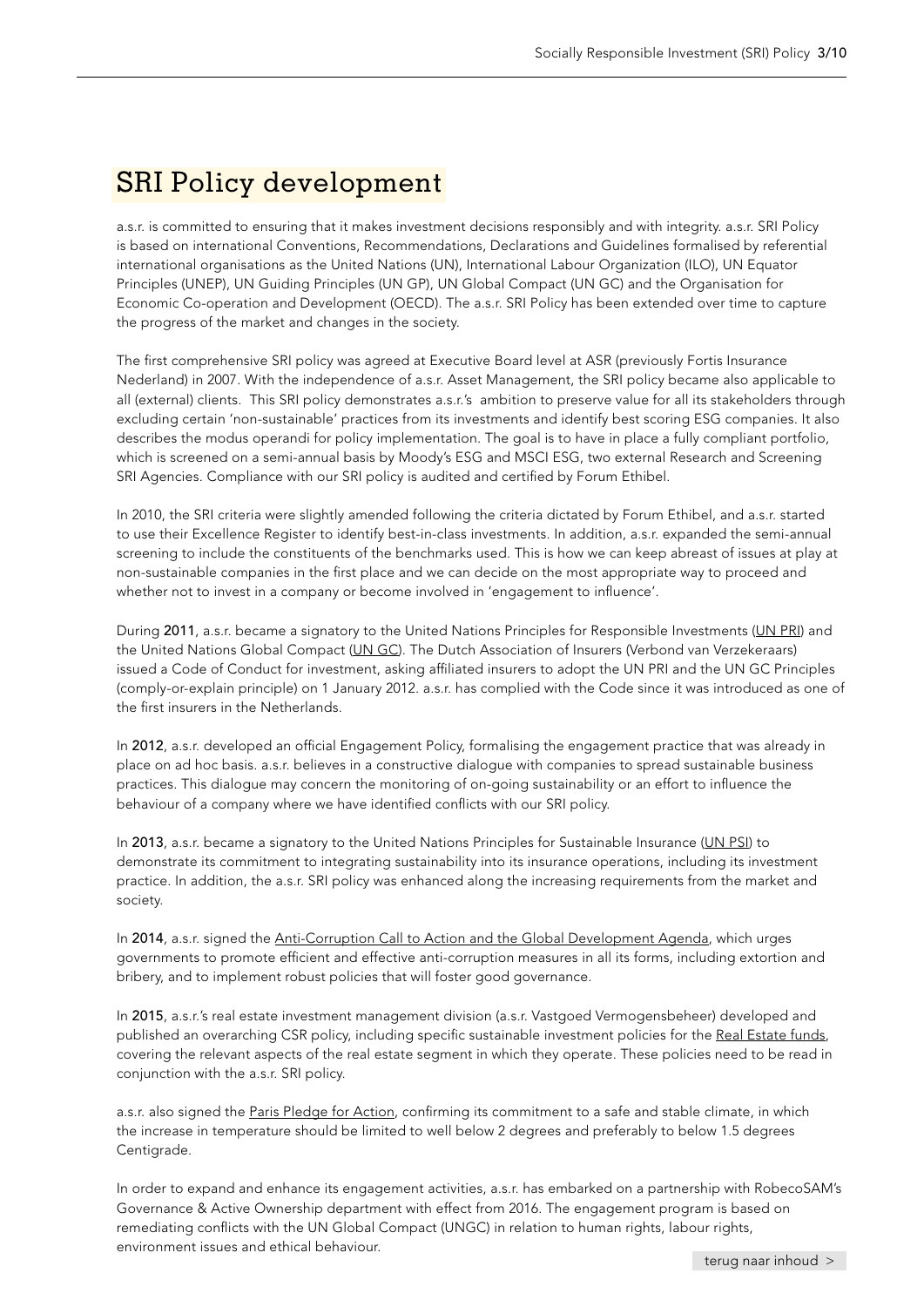a.s.r. signed the investor statement of the Business Benchmark Farm Animal Welfare ([BBFAW\)](https://www.bbfaw.com/) published in May 2016 to contribute to creating greater awareness of animal welfare across the food sector and among investors.

a.s.r. also signed the [UN PRI ESG Statement on ESG in Credit Ratings](https://www.unpri.org/credit-risk-and-ratings/statement-on-esg-in-credit-risk-and-ratings-available-in-different-languages/77.article) in May 2016, supporting the vision that ESG factors are relevant to the creditworthiness of issuers.

In July 2016, a.s.r. Financial Markets ESG committee approved several guidelines to advance a.s.r. SRI policy regarding environment and climate change, including:

- stricter engagement and/or exclusion policy for systematic and/or severe breaches to the environment
- exclusion policy for companies deriving 30% or more of their revenues related to coal and lignite.

In 2017, these guidelines were followed up with additional criteria to reduce the CO2 footprint and contribute positively to the energy transition within a.s.r. investment portfolios:

- exclusion policy for companies deriving 33% or more of their revenues related to tar sands and oil shale
- exclusion policy for countries scoring poorly on environmental performance
- best in class policy according to the [SDG country ranking](https://www.sdgindex.org/) published by the Sustainable Development Solutions Network (SDSN) and the Bertelsmann Stiftung. The weighted average score of a.s.r. sovereign portfolios will be positioned within the first quartile of the SDG Index. Herewith a.s.r. wants to reward countries that are developing policies and progress in broadly recognised sustainability issues next to climate/environment such as health, gender equality and education.

Additionally, a.s.r. has strengthened a number of its SRI themes by [signing the UN PRI](https://collaborate.unpri.org/) Investor Statement for the World No Tobacco Day, the UN PRI Investor engagement to remediate child labour in the cocoa industry and the UNPRI Investor expectations on deforestation in the cattle supply chains, which expectedly shall be followed by subsequent engagements on soy and timber/pulp and paper.

In the process to centralize all the related SRI information in the same sites, this document has expanded the disclosure of current SRI criteria as for example on environment or animal welfare. Furthermore a.s.r. has published 2 papers in 2017 regarding 'carbon bubble' and 'positioning paper on climate and energy transition, which deal in detail over these specific topics and are complementary to a.s.r. SRI policy.

In 2018, a.s.r. actively expanded its engagement practices on both environmental and social topics. Besides the engagement for influencing based on UN Global Compact violations, a.s.r. has started specific engagement trajectories on living wages in the supply chain within the Platform Living Wages Financials (PLWF), on methane emissions and cyber security.

The SRI policy for countries with poor environmental performance has been reviewed. In order to enhance consistency in the overall SRI policy and in our methodology for the coming years, the decision has been made to use the SDG Index underlying data to determine environmental performance. The SDG index is already used by a.s.r. to determine best-in-class performing countries. This index works in close cooperation with the previously used EPI index.

In June 2018, the Dutch Association of Insurers signed the Dutch Insurance Covenant for International Responsible Business Conduct, also on behalf of a.s.r. Nederland. The covenant promotes international socially responsible investment in the insurance sector.

a.s.r. signed an investor letter to RSPO (Roundtable on Sustainable Palm Oil), asking to strengthen the standard for certified sustainable palm oil production – such as strengthening the standard to prevent deforestation, peatland clearance and protect human and labour rights. And as of July 2018, a.s.r. is signatory of the Access to Medicine [Index.](https://accesstomedicinefoundation.org/access-to-medicine-index)

In 2019, a.s.r. has taken next steps in stimulating the transition to a low carbon economy by lowering the exclusion criteria for fossil fuels (coal and lignite, tar sands and oil shale and coal-fired production)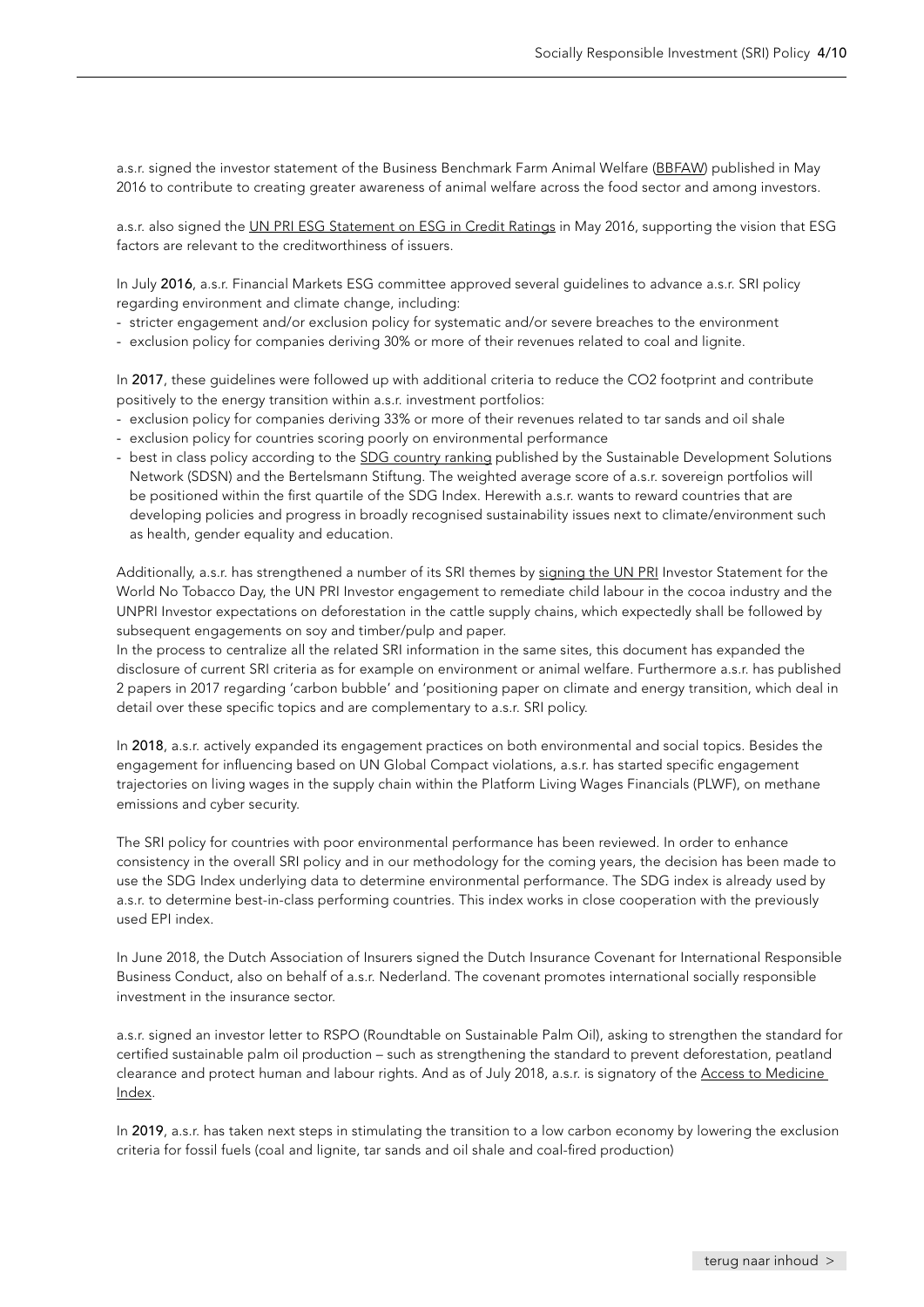<span id="page-4-0"></span>In 2020 a.s.r. signed the Net Zero Asset Managers initiative. This initiative contains an international group of asset managers committed to supporting the goal of net zero greenhouse gas emissions by 2050 or sooner, in line with global efforts to limit warming to 1.5 degrees Celsius; and to support investing aligned with net zero emissions by 2050 or sooner. Also, a.s.r. has signed the Finance for Biodiversity Pledge, committing to measure the biodiversity impact of our investment portfolio's and to set biodiversity targets by 2024 latest.

In 2021, a.s.r. announced its exit and phase out strategy with respect the investments in fossil fuels. This includes an immediate zero tolerance for companies deriving any revenue from the mining and production of thermal coal. For unconventional oil and gas we drastically reduced our threshold to 5% of revenue. A further phase down and phase out is included for metallurgical coal mining and the production of conventional oil and gas, as well as companies further down the energy value chain (i.e., electricity generation, transmission, and distribution) and companies in non-energy related sectors with large GHG footprints (e.g., agriculture and land use, waste, industrials such as chemicals and cement).

For the following activities, classified as unconventional oil and gas, we now apply a 5% threshold of revenues:

- Shale gas, shale gas and oil shale
- Arctic oil
- Tar sands

a.s.r. takes ownership as an active shareholder in its associates and exercises its voting rights with due care in accordance with the a.s.r. Voting Policy, which is aligned to the a.s.r. SRI policy.

This policy and related documents are fully applicable to ASR Nederland N.V. and all its subsidiaries.

# SRI Policy

A distinction is made between investments, whether internal or external, where a.s.r. has the capacity to influence the guidelines of the investment portfolio, and investments in funds or other vehicles from external providers where a.s.r. does not have this power.

Any investments where a.s.r. has the power to exercise influence on the investment portfolio or guidelines are governed by the SRI Policy for Companies and the SRI Policy for Countries. The SRI policy has been approved by the a.s.r. Executive Board. Any interpretations of, or exceptions to, the policy as well as the decision to invest, engage or exclude a company are taken by the a.s.r. ESG Committee. For further details of our SRI policy we also refer to the our SRI document 'Detailed criteria for positive screening'.

The applicable SRI criteria depend on the different types of investments:

- 1. a.s.r. SRI Policy for Companies
- 2. a.s.r. SRI Policy for Countries
- 2. a.s.r. SRI Policy for External Providers (without influence on the investment guidelines)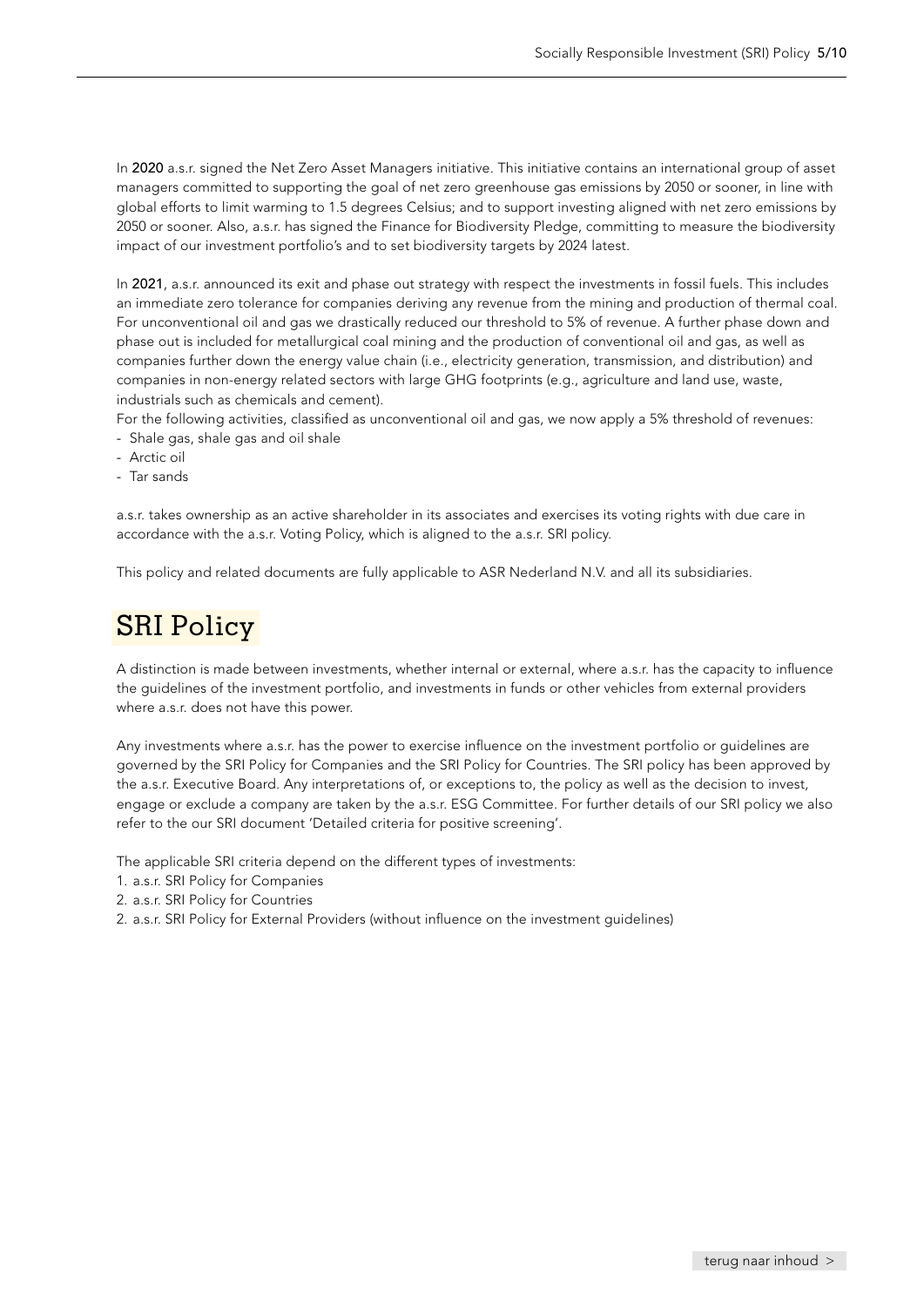## <span id="page-5-0"></span>1. SRI Policy for Companies

Investment decisions include the company's score on ESG criteria (Environmental, Social and Governance) and an assessment of controversial activities. This is how a.s.r. avoids non-financial risk, especially reputational risk, and complies with legislation, i.e. the UN PRI, UN Global Compact, UN Guiding Principles, OECD Guidelines and the Dutch Association of Insurer's Sustainable Investing Code. a.s.r. SRI guidelines follow the standards as defined by Forum Ethibel and SRI research is performed by Vigeo Eiris and MSCI ESG.

The SRI Policy for Companies is implemented as follows:

### 1. Selection of companies by their relative ESG score

All our portfolios are at minimum characterized by above average ESG scores. Companies are analyzed on numerous ESG criteria taking into account materiality for the respective sector/industry sector. The overall ESG score allows us to identify the best ESG scoring companies on the sector. The ESG screening is carried out by our external data suppliers where ESG domains such as the following ones are integrated:

- Environment
	- Strategic incorporation of environmental issues
	- Incorporation of environmental issues into the manufacturing and distribution of products/services
- Incorporation of environmental issues into the use and disposal of products/services
- (Forward looking) Carbon data
- Labor Rights / Human Resources
- Human Rights & Community Involvement
- Corporate Governance & Business Behavior

These domains include several hundred indicators including the companies' involvement in the following activities:

- Animal welfare violations

Animal testing should comply with the Helsinki Declaration and EU Directives, i.e. it is permitted for the development of medicines only. This includes companies (sub-)contracting production to third parties. Regarding animal farming, hunting, fishing and captivity, companies should respect the relevant EU Directives and the CITES Convention (list of endangered species). Violations of animal welfare include: cruel treatment of animals in factory farming; farming or trading of animals grown for their fur or skin; cruel practices and the capture of endangered species in fishing and hunting; keeping captive wild animals if they were born in the wild or if they are kept in conditions that are not comparable to their natural habitat and inflict serious damage on them.

- Sex industry

Companies should follow the UN Beijing Platform for Action (1995) framework for advancing women's rights, especially regarding the sex industry such as pornography and prostitution.

- GMOs in food and feeds Genetically Modified Organisms should comply with EU Directives (1139/98 and 49/2000) to ensure global food safety.
- Hazardous chemicals Companies should not be involved in the production and distribution/sales of hazardous chemicals, defined by the UNEP 12 Chemicals: POPs (Persistent Organic Pollutants), the OSPAR List (prevention of pollution of the marine environment in the North East Atlantic) and ODCs (ozone-depleting chemicals) in accordance with the Convention of Vienna (1995) and the Montreal Protocol (1997).
- Alcohol Production and distribution/sales of alcohol, especially to certain target audiences, should include product safety and appropriate measures against illicit production and sale. The relative ranking of companies according to these criteria is taken into account as part of the portfolio management process, in which 'traditional' criteria such as financial outlook, dividend yield and quality of management are considered as well.

Different methods of positive selection are used to further increase the ESG profile of our portfolio's, which can vary per asset class. The ESG profile of companies is taken into account as part of the portfolio management process, in which 'fundamental' criteria such as financial outlook, industry structure, sustainable competitive advantage, a discount to intrinsic value of the company and quality of management are considered as well.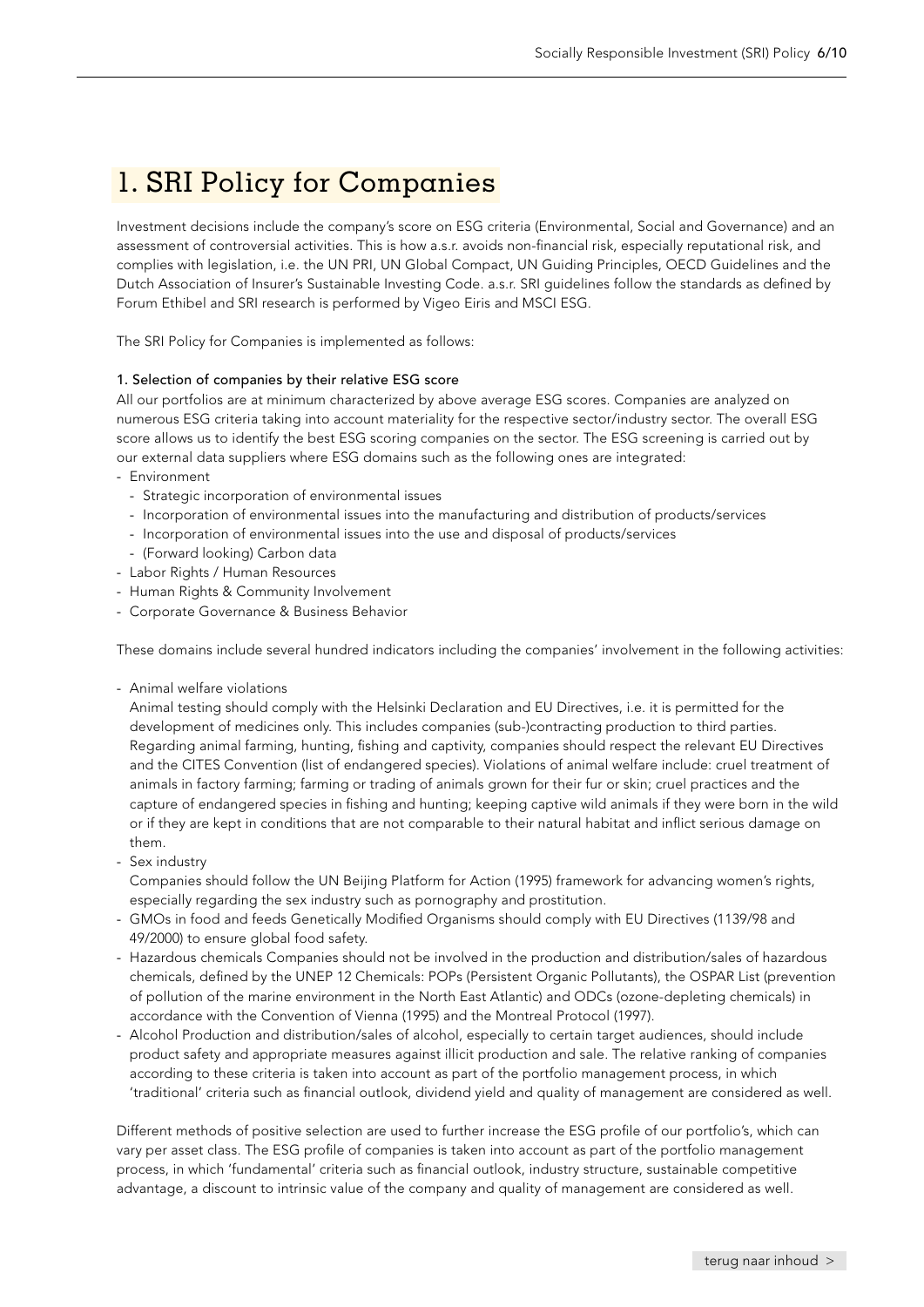### Good Governance

All our investments in public companies are screened on whether companies follow 'good governance' practices. To assess good governance, we screen on the following topics:

- Sound management structures, such as; independence board, responsibility CRS issues, diversity and background of the board, evaluation of board's performance and functioning.
- Employee relations, such as; commitments regards to labour relations, coverage of employee representative bodies, employee participation and employee satisfaction.
- Staff remuneration, such as; the promotion of employability, availability of trainings, number of employees covered by pension and health care plans.
- Tax compliance, such as; the transparency of the company's reporting on income taxes and the presence of companies in offshore financial centers.

These aspects of 'Good Governance' will result in an ESG score, which we use in portfolio construction. All our portfolios are at minimum characterized by above average ESG scores.

### 2. Controversial activities that can start an engagement process or lead to exclusion

As an institutional investor, a.s.r. can influence companies through engagement rather than by excluding them from its investment portfolio. When a.s.r. does not achieve adequate improvement in a constructive dialogue, it can exclude a company from its investment portfolio. The engagement and exclusion process looks at the following controversial activities:

### - Human Rights

Complicity in systematic and/or gross violation of human rights conventions, in accordance with the International Bill of Human Rights, with respect to civil, political, economic, social and cultural human rights.

- Labour Rights

Violation of the following fundamental ILO conventions: 29, 87, 98, 100, 105, 111, 138 and 182 [\(www.ilo.org](https://www.ilo.org/global/lang--en/index.htm)). This includes labour conditions, child labour, equal treatment, freedom of union and other essential labour rights.

### - Armament

a.s.r. screens companies for involvement in offensive products, defensive and auxiliary military products and dual-use products or services. a.s.r always excludes companies that produce and/or sell controversial weapons: anti-personnel landmines, cluster munition, nuclear and chemical weapons, and bacteriological weapons. a.s.r. always excludes companies that produce and/or sell offensive weapons. It excludes companies that produce and/or sell defensive, auxiliary and/or dual-use products when there is a risk that they will be used against humans or be delivered to questionable authorities (such as those in power in corrupt or fragile countries, or as defined in the EU common rules governing the control of exports of military technology and equipment). a.s.r. also observes the United Nations Arms Trade Treaty.

### Nuclear energy

Although, from a carbon emissions point of view, nuclear energy is one of the cleanest forms of energy, it comes with risks to the environment, especially with regard to waste. a.s.r. takes a relatively neutral stance in this debate: if more than 50% of a company's revenues are generated by nuclear energy-related activities (i.e. nuclear power generation and sale, nuclear parts and services, and/or uranium mining), a.s.r. considers it controversial. This stance was confirmed by the Executive Board in 2010.

### - Gambling

Taking into account the risks of gambling addiction and possible links to criminal networks (including money laundering), companies that are active in the gambling industry are under special scrutiny. - Tobacco

The production and distribution of tobacco products.

### - Fossil fuels

a.s.r. has an exit strategy with respect the investments in fossil fuels. Within the energy value chain, different activities can be identified when considering their contribution to anthropogenic climate change. Based on this view we distinguished three different categories and approaches;

- A zero tolerance has been implemented for companies deriving any revenue from the mining (including mountaintop removal mining) and production of thermal coal.
- Companies deriving 5% or more of their revenues from unconventional oil and gas (i.e., shale gas, shale oil, oil shale, arctic oil and tar sands) are excluded.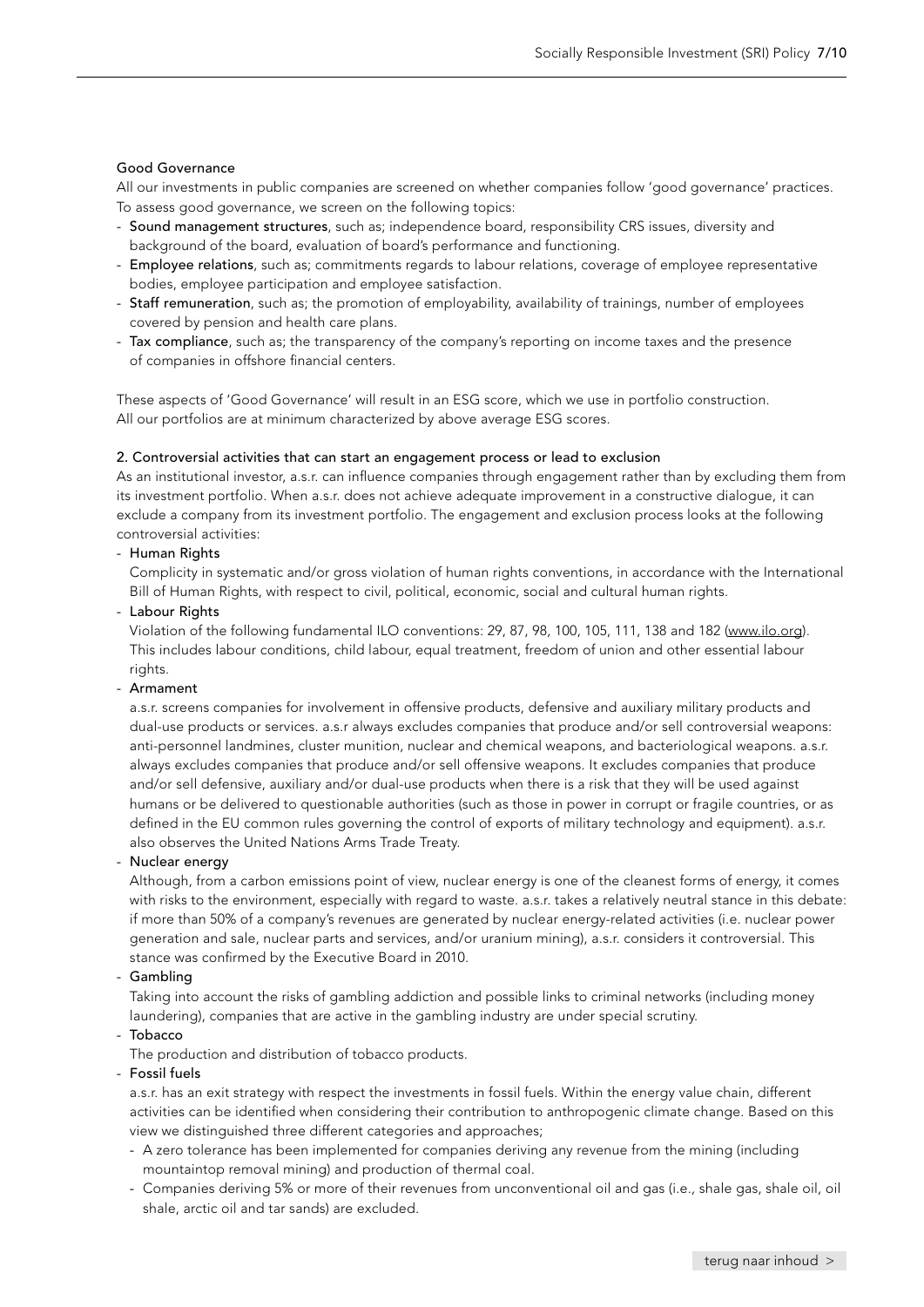- <span id="page-7-0"></span>- A timebound phase down and phase out is developed for companies involved in metallurgical coal mining and the production of conventional oil and gas. We will determine, during the period 2022-2024, whether the strategies and targets of these companies are in line with the goals of the Paris Agreement – using a combination of tools and approaches. We will continue engagement with companies under review and report on progress. If no sufficient progress is made, we will divest and redeploy funds in alternative (green) investments.
- We believe companies further down in the energy value chain (i.e. electricity generation, transmission, and distribution) and companies in non-energy related sectors with large GHG footprints (e.g., agriculture and land use, waste, industrials such as chemicals and cement) can play an important role in the transition to a climate-neutral economy and therefore we will take an active role as responsible investor . In 2022-2024 we will perform periodic reviews to determine whether the strategies and targets of these companies are in line with the goals of the Paris Agreement.
- Companies deriving 20% or more of their revenues related to coal-fired electricity production are also excluded.

a.s.r. always excludes companies that are engaged in the production or trade of controversial weapons. For all other criteria, it may use the instrument of engagement or it may decide to exclude a company from the investment portfolio.

All a.s.r. investments managed by a.s.r. are governed by this SRI policy. a.s.r. does not have in place separate SRI policies for specific industries or sectors

### 2. SRI Policy for Countries

1. Exclusion of countries considered lacking basic political freedoms and civil rights. Indicator: 'Freedom in the World' published by Freedom House. Countries are classified as 'Free', 'Partly Free' and 'Not Free'. Exclusion level:

- countries classified as 'Not Free' by Freedom House.
- 2. Exclusion of countries considered highly corrupt.

Indicator:

Corruption Perception Index published by Transparency International. The Corruption Perception Index (CPI) by Transparency International (TI) ranks countries from 100 (very little corruption) to 0 (very high level of corruption).

Exclusion level:

countries with a CPI of less than 30.

3. Exclusion of countries with poor environmental performance to achieve the climate agreement and the SDGs. Indicator:

SDG Index, published by the Sustainable Development Solutions Network (SDSN) and the Bertelsmann Stiftung. The SDG Index ranks countries' performance on results and policy on the 17 SDGs. For the environmental performance, the average score for SDG 7 (Affordable and Clean Energy), SDG 13 (Climate Action), SDG 14 (Life below Water) and SDG 15 (Life on Land) are calculated. Exclusion level:

countries with an average score for SDGs 7,13,14 and 15 of less than 50.

4. Best in class approach to high performing countries to contribute to the Sustainable Development Goals Agenda Indicator: SDG Index, which presents where each country stands with regard to achieving the SDG 2030 Agenda throughout 99 indicators.

Best in Class approach:

The weighted average score of a.s.r. sovereign portfolio will be positioned within the first quartile of the SDG Index.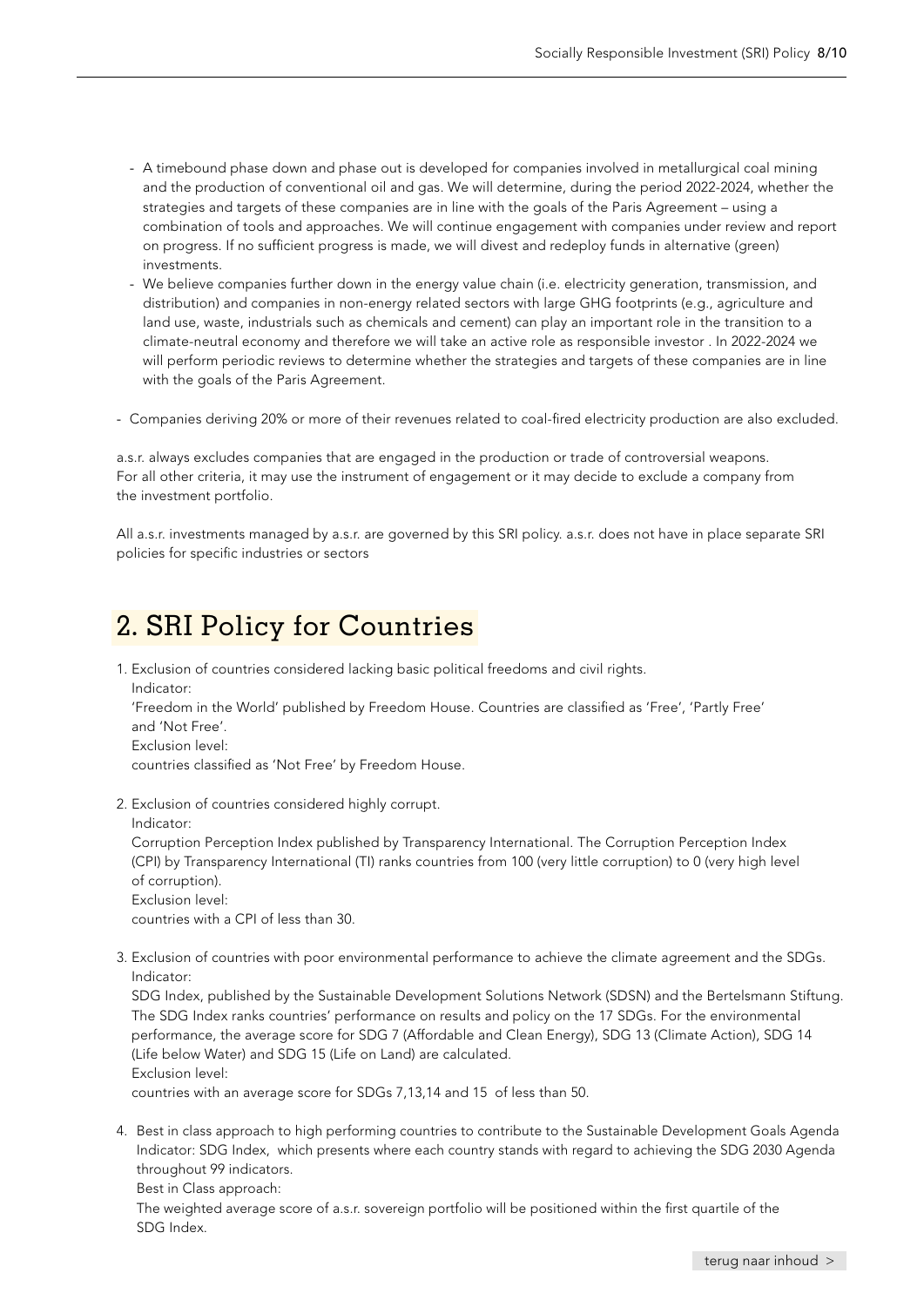### <span id="page-8-0"></span>Good Governance

The abovementioned criteria capture democratic freedom, corruption and environmental policy implementation. Together, these annually updated indicators give an overview of good governance practices by country governments. Countries scoring below these thresholds are not considered to have good governance practices and are therefore excluded.

### 3. SRI Policy for External Providers

a.s.r. requests its External Providers to make the best possible effort to become signatories of the UN PRI and the UN Global Compact. Furthermore, a.s.r. engages its External Providers to comply as much as possible with a.s.r. SRI policy. ESG criteria are always taken into account in the selection process of External providers. Good governance considerations are included as part of the selection process.

There are certain providers (e.g. smaller boutiques or private equity houses) that do not have the internal capabilities to comply with the provisions of both sets of UN principles. With them, a.s.r. discusses their internal SRI practices and codes of conduct to make its own assessment.

Exclusion of controversial weapons according to the Sustainable Investing Code of the Dutch Insurance Association is always a minimum requirement.

### Engagement Policy

### Objective of engagement

a.s.r. seeks a constructive dialogue and engagement with the companies it invests in about relevant Environmental, Social and Governance (ESG) practices, in accordance with the standards outlined in the a.s.r. Socially Responsible Investment Policy (SRI Policy). The main objective of this engagement is to contribute to the responsibility and identity of a.s.r. as an insurance company with a focus on the enhancement of ESG issues. With this Engagement Policy, a.s.r. further expresses its commitment to being a responsible investor.

Every engagement project has concrete objectives and timelines. This allows for adequate assessment of whether the objectives have been achieved. The effectiveness of the activities is reviewed every six months.

### Engagement types

a.s.r. is in a position to influence the ESG performance of the market and companies by actively participating in market consultations through discussions with company management and through exercising proxy votes (see a.s.r. Voting Policy).

Following the classification laid down by the UNPRI, to which a.s.r. became a signatory in 2011, a.s.r. distinguishes between:

1. Engagement for monitoring purposes

a.s.r. seeks contact with companies for the purpose of gathering ESG information and uses this input in the decision-making process or to trigger engagement for influence.

- 2. Engagement for influencing purposes
	- a.s.r. engages in a dialogue with company management to discuss concerns on ESG issues. The selection of companies is decided based on the following criteria:
	- the relevancy of the controversy versus the a.s.r. SRI policy;
	- the expected impact on the ESG issue due to a.s.r.'s efforts;
- 3. Public policy ESG engagements

This concerns a.s.r. initiatives to enhance ESG (best) practices or to put specific ESG issues on the agenda of policymakers, government, regulatory bodies and/or sector organizations.

[terug naar inhoud](#page-1-0) >